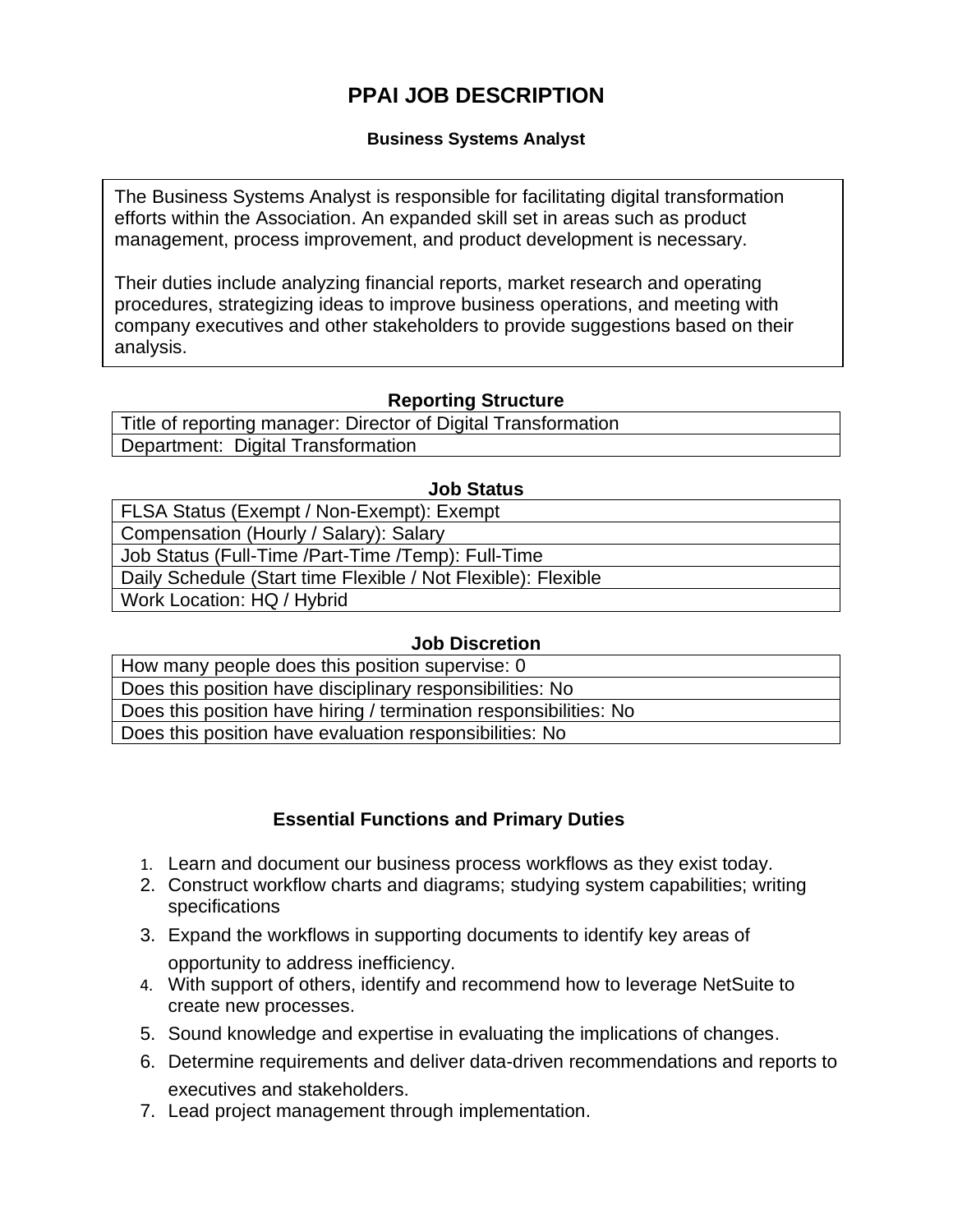- 1. Create informative, actionable, and repeatable reports that highlight relevant business trends and opportunities for improvement
- 2. Analyze [data models](https://www.simplilearn.com/what-is-data-modeling-article) to deliver logical conclusions.
- 3. Maintain stakeholder engagement through the project lifecycle.
- 4. Strong communication and interpersonal skills to interact with senior-level management regarding the implementation of changes.
- 5. Prepare technical reports by collecting, analyzing, and summarizing information and trends.
- 6. Drafting use cases and managing UAT.

## **Secondary Responsibilities**

- 1. Conduct insightful, ad hoc analyses to investigate ongoing or one-time operational issues.
- 2. Researching and reviewing up-to-date business processes and new IT advancements to make systems more modern.
- 3. SQL experience is strongly preferred
- 4. Experience with NetSuite a plus.
- 5. Other duties as assigned.

## **Association Wide Responsibilities & Values**

- 1. Provide honest and ongoing communication as needed to support success throughout the organization
- 2. Meet established deadlines for all projects, reports, and communications for all audiences both internally and externally.
- 3. Provide high-quality products, reports, communications, and projects for all audiences internally and externally.
- 4. Be fair, consistent, responsive, and supportive of leaders, staff, board members, members, and vendors
- 5. Help PPAI to continually seek improvement. Be prepared to personally manage changes taking place within PPAI and the industry.
- 6. Be empowered, accountable, and responsible for your career success, actions, influence, and impact upon the organization as a whole.
- 7. Foster cultural values, mission, and overall organizational guidelines of PPAI.

| <b>School/Certification Authority</b> | Luuvuuvii Rogulivilloitto<br>Degree/<br><b>Certification</b> | <b>Major/ Minor</b>                               |
|---------------------------------------|--------------------------------------------------------------|---------------------------------------------------|
| College                               | B.S.                                                         | Information Technology/Business<br>Administration |
| Or Equivalent Experience              | 5+ vears                                                     |                                                   |

#### **Education Requirements**